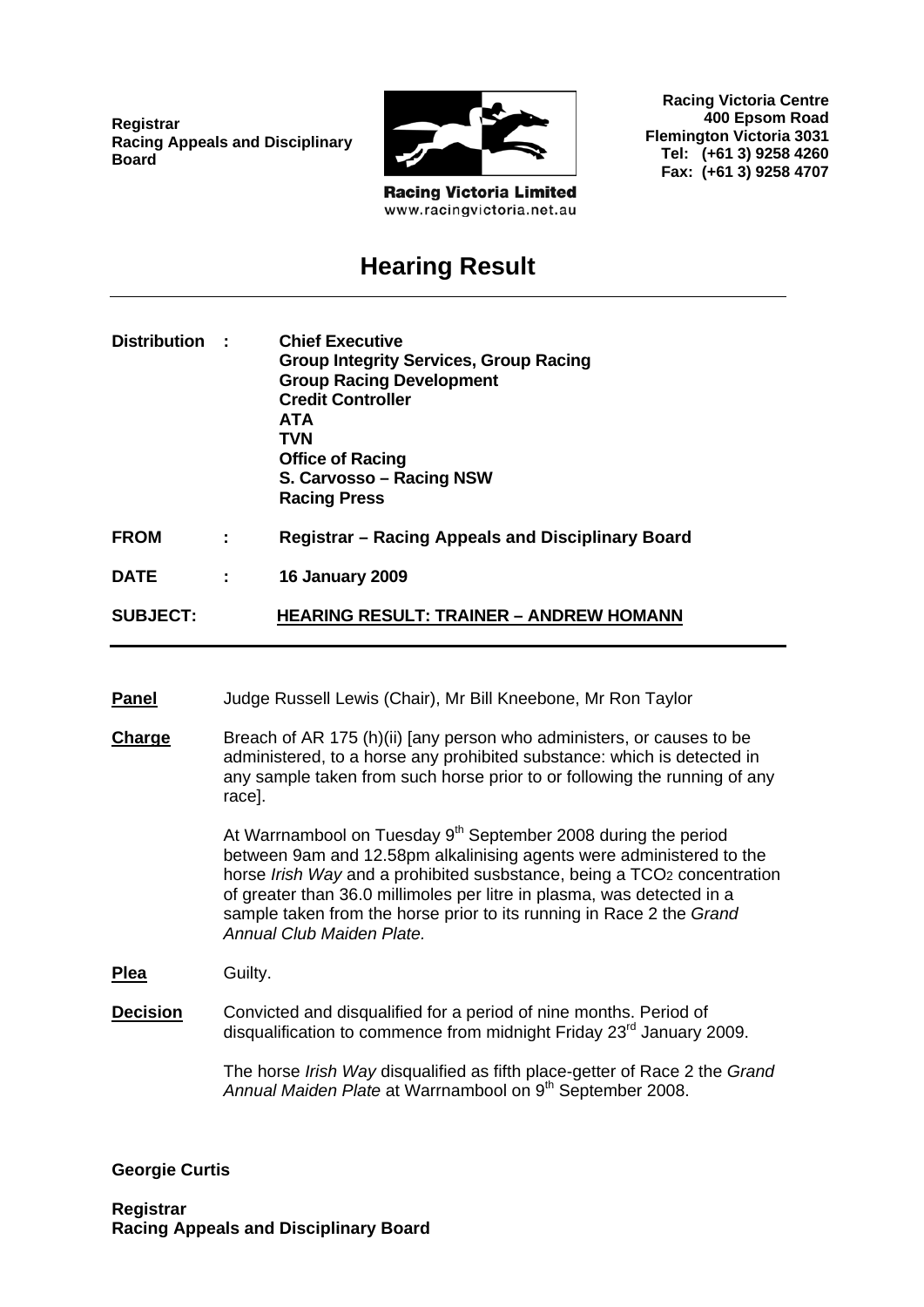# **TRANSCRIPT OF PROCEEDINGS**

## **RACING APPEALS AND DISCIPLINARY BOARD**

\_\_\_\_\_\_\_\_\_\_\_\_\_\_\_\_\_\_\_\_\_\_\_\_\_\_\_\_\_\_\_\_\_\_\_\_\_\_\_\_\_\_\_\_\_\_\_\_\_\_\_\_\_\_\_\_\_\_\_\_\_\_\_

## **HIS HONOUR JUDGE R.P.L. LEWIS, Chairman MR B. KNEEBONE MR R. TAYLOR**

## **EXTRACT OF PROCEEDINGS**

**DECISION** 

## **TRAINER: ANDREW HOMANN**

## **MELBOURNE**

## **FRIDAY, 16 JANUARY 2009**

MR D. BROWN appeared on behalf of the Stewards

MR A. HOMANN appeared on his own behalf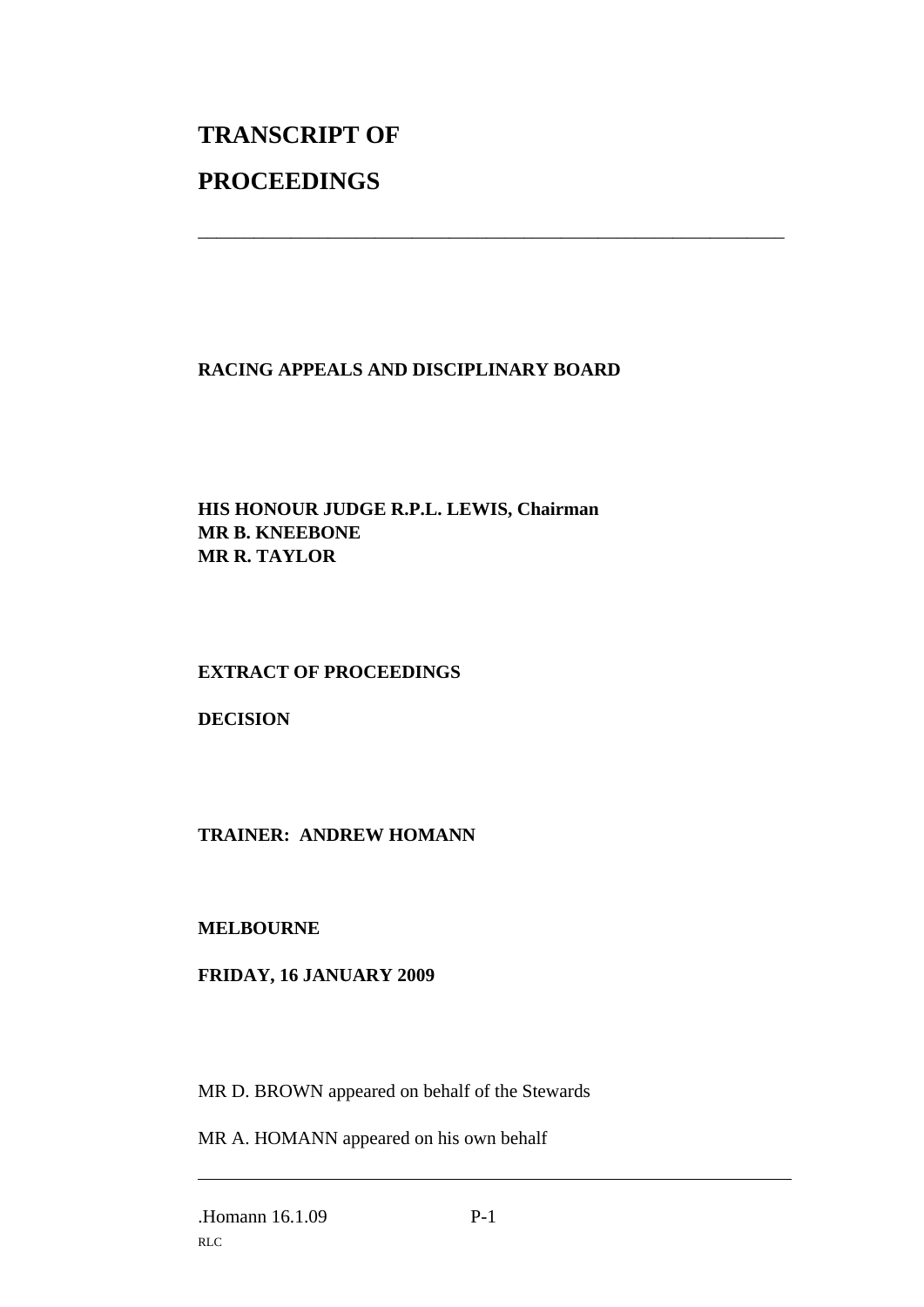CHAIRMAN: Andrew Homann is the trainer of the horse, Irish Way. On Tuesday, 9 September 2008, stewards attended Homann's stables at Warrnambool and took a blood sample from the horse at 9 am. Upon analysis, the TCO2 concentration was 31.7 millimoles per litre in plasma, well under the permitted level of 36 millimoles per litre in plasma, plus or minus 1.0 measurement of uncertainty.

On the same day at Warrnambool racecourse, where Irish Way was engaged to race, a blood sample was taken at 12.58 pm. Upon analysis, the TCO2 concentration was 38.3 plus or minus 1.0 measurement of uncertainty. Analysis of the referee sample indicated a reading of 37.8. Thus, the sample taken at the racecourse contained a prohibited substance.

Mr Homann has been charged with committing a breach of Australian Rule of Racing 175(h)(ii). He has pleaded guilty to that charge, one of the particulars being that during the period between 9 am and 12.58 pm, alkalinising agents were administered to the horse.

Shortly after the hearing commenced, Mr Brown, who appeared on behalf of the stewards, informed the Board that Mr Homann had, before the parties entered the hearing room, told him that he, Homann, had given the horse two handfuls of bicarbonate after 9 am. No other explanation was offered by Mr Homann for the probable cause of the elevated TCO2 reading.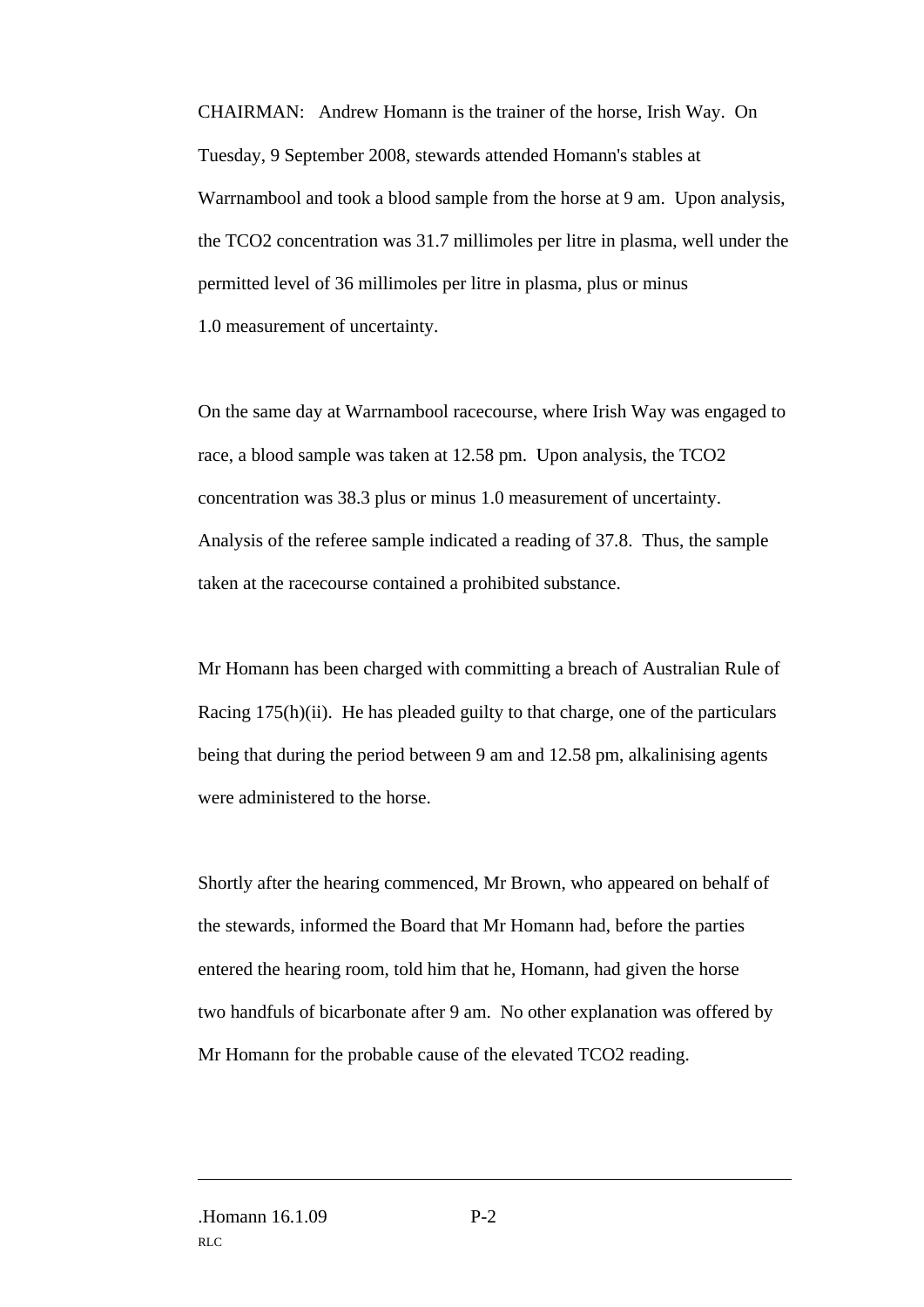There has been no suggestion of foul play or third party involvement in relation to the care or custody of the horse between 9 am and 12.58 pm. Indeed, at all relevant times, the horse was under the personal care of trainer Homann.

The evidence of Dr O'Callaghan indicates that it is highly unlikely that the horse's naturally occurring TCO2 levels could rise from 31.7 to 38.3, an increase of 6.6, over time, let alone in the space of approximately four hours. His opinion is reinforced by the fact that on two other occasions, samples taken on 29 April 2008 and subsequently on 12 September 2008 produced readings of 31.8 and 30.4 respectively.

The Board is satisfied that two handfuls of bicarbonate given to the horse after 9 am could not explain the high reading; see Dr O'Callaghan's evidence at tab 3, paragraph 22. Therefore the Board is left in the position where there is no explanation given by Mr Homann as to the cause of the elevated reading.

The Board is satisfied that the cause of the elevated reading was the deliberate administration by Mr Homann of alkalinising agents, either by means of a nasogastric tube or directly into the mouth. An aggravating feature of the case is that Mr Homann was aware of the warning in Inside Racing of the risk of administering alkalinising agents within 24 hours of racing. He was also aware of Australian Rule 178E which relates to medicating a horse on race day without permission of the stewards.